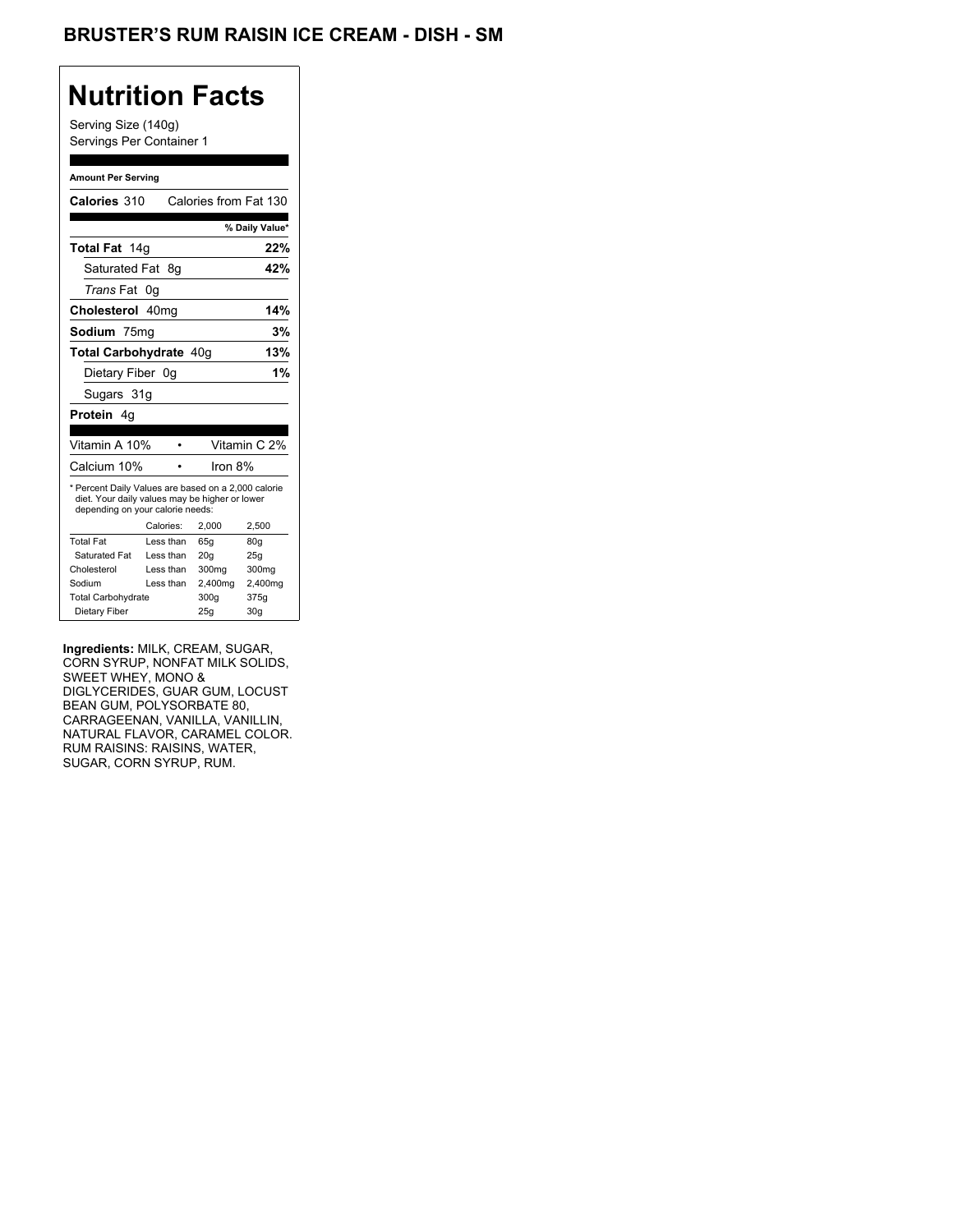## BRUSTER'S RUM RAISIN ICE CREAM - DISH - REG

# Nutrition Facts

Serving Size (210g) Servings Per Container 1

#### Amount Per Serving

| Calories 460                                                                                                                              |    |           | Calories from Fat 200 |                 |                |
|-------------------------------------------------------------------------------------------------------------------------------------------|----|-----------|-----------------------|-----------------|----------------|
|                                                                                                                                           |    |           |                       |                 | % Daily Value* |
| Total Fat 22q                                                                                                                             |    |           |                       |                 | 33%            |
| Saturated Fat 13g                                                                                                                         |    |           |                       |                 | 63%            |
| Trans Fat                                                                                                                                 | 0g |           |                       |                 |                |
| Cholesterol 65mg                                                                                                                          |    |           |                       |                 | 21%            |
| Sodium 110mg                                                                                                                              |    |           |                       |                 | 5%             |
| Total Carbohydrate 61g                                                                                                                    |    |           |                       |                 | 20%            |
| Dietary Fiber 0q                                                                                                                          |    |           |                       |                 | 2%             |
| Sugars 47g                                                                                                                                |    |           |                       |                 |                |
| Protein<br>6g                                                                                                                             |    |           |                       |                 |                |
|                                                                                                                                           |    |           |                       |                 |                |
| Vitamin A 15%                                                                                                                             |    |           |                       |                 | Vitamin C 4%   |
| Calcium 20%                                                                                                                               |    |           |                       | Iron 10%        |                |
| * Percent Daily Values are based on a 2,000 calorie<br>diet. Your daily values may be higher or lower<br>depending on your calorie needs: |    |           |                       |                 |                |
|                                                                                                                                           |    | Calories: | 2.000                 | 2,500           |                |
| <b>Total Fat</b>                                                                                                                          |    | Less than | 65q                   | 80q             |                |
| Saturated Fat                                                                                                                             |    | Less than | 20q                   | 25q             |                |
| Cholesterol                                                                                                                               |    | Less than | 300mg                 |                 | 300mg          |
| Sodium                                                                                                                                    |    | Less than | 2,400mg               |                 | 2,400mg        |
| <b>Total Carbohydrate</b>                                                                                                                 |    |           | 300a                  | 375g            |                |
| Dietary Fiber                                                                                                                             |    |           | 25q                   | 30 <sub>g</sub> |                |

Ingredients: MILK, CREAM, SUGAR, CORN SYRUP, NONFAT MILK SOLIDS, SWEET WHEY, MONO & DIGLYCERIDES, GUAR GUM, LOCUST BEAN GUM, POLYSORBATE 80, CARRAGEENAN, VANILLA, VANILLIN, NATURAL FLAVOR, CARAMEL COLOR. RUM RAISINS: RAISINS, WATER, SUGAR, CORN SYRUP, RUM.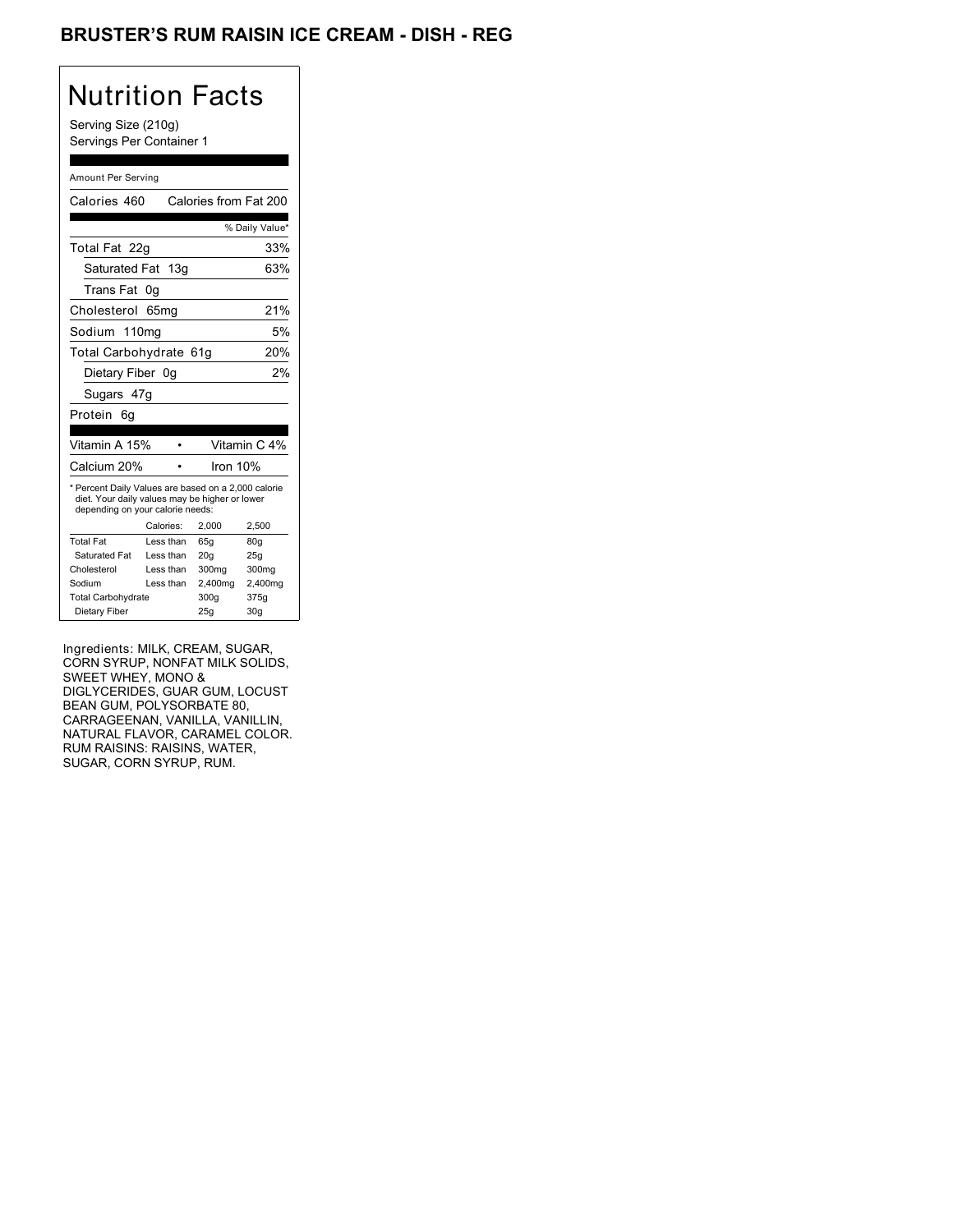## BRUSTER'S RUM RAISIN ICE CREAM - DISH - LG

# Nutrition Facts

Serving Size (280g) Servings Per Container 1

#### Amount Per Serving

| Calories 620                                                                                                                              |           | Calories from Fat 260 |                 |
|-------------------------------------------------------------------------------------------------------------------------------------------|-----------|-----------------------|-----------------|
|                                                                                                                                           |           |                       | % Daily Value*  |
| Total Fat 29q                                                                                                                             |           |                       | 45%             |
| Saturated Fat 17g                                                                                                                         |           |                       | 84%             |
| Trans Fat                                                                                                                                 | 0g        |                       |                 |
| Cholesterol 85mg                                                                                                                          |           |                       | 28%             |
| Sodium 150mg                                                                                                                              |           |                       | 6%              |
| Total Carbohydrate 81g                                                                                                                    |           |                       | 27%             |
| Dietary Fiber <1g                                                                                                                         |           |                       | 2%              |
| Sugars 63g                                                                                                                                |           |                       |                 |
| Protein 8q                                                                                                                                |           |                       |                 |
|                                                                                                                                           |           |                       |                 |
| Vitamin A 20%                                                                                                                             |           |                       | Vitamin C 6%    |
| Calcium 25%                                                                                                                               |           | Iron 15%              |                 |
| * Percent Daily Values are based on a 2,000 calorie<br>diet. Your daily values may be higher or lower<br>depending on your calorie needs: |           |                       |                 |
|                                                                                                                                           | Calories: | 2.000                 | 2,500           |
| <b>Total Fat</b>                                                                                                                          | Less than | 65q                   | 80q             |
| Saturated Fat                                                                                                                             | Less than | 20 <sub>g</sub>       | 25g             |
| Cholesterol                                                                                                                               | Less than | 300mg                 | 300mg           |
| Sodium                                                                                                                                    | Less than | 2,400mg               | 2,400mg         |
| <b>Total Carbohydrate</b>                                                                                                                 |           | 300g                  | 375g            |
| Dietary Fiber                                                                                                                             |           | 25q                   | 30 <sub>q</sub> |

Ingredients: MILK, CREAM, SUGAR, CORN SYRUP, NONFAT MILK SOLIDS, SWEET WHEY, MONO & DIGLYCERIDES, GUAR GUM, LOCUST BEAN GUM, POLYSORBATE 80, CARRAGEENAN, VANILLA, VANILLIN, NATURAL FLAVOR, CARAMEL COLOR. RUM RAISINS: RAISINS, WATER, SUGAR, CORN SYRUP, RUM.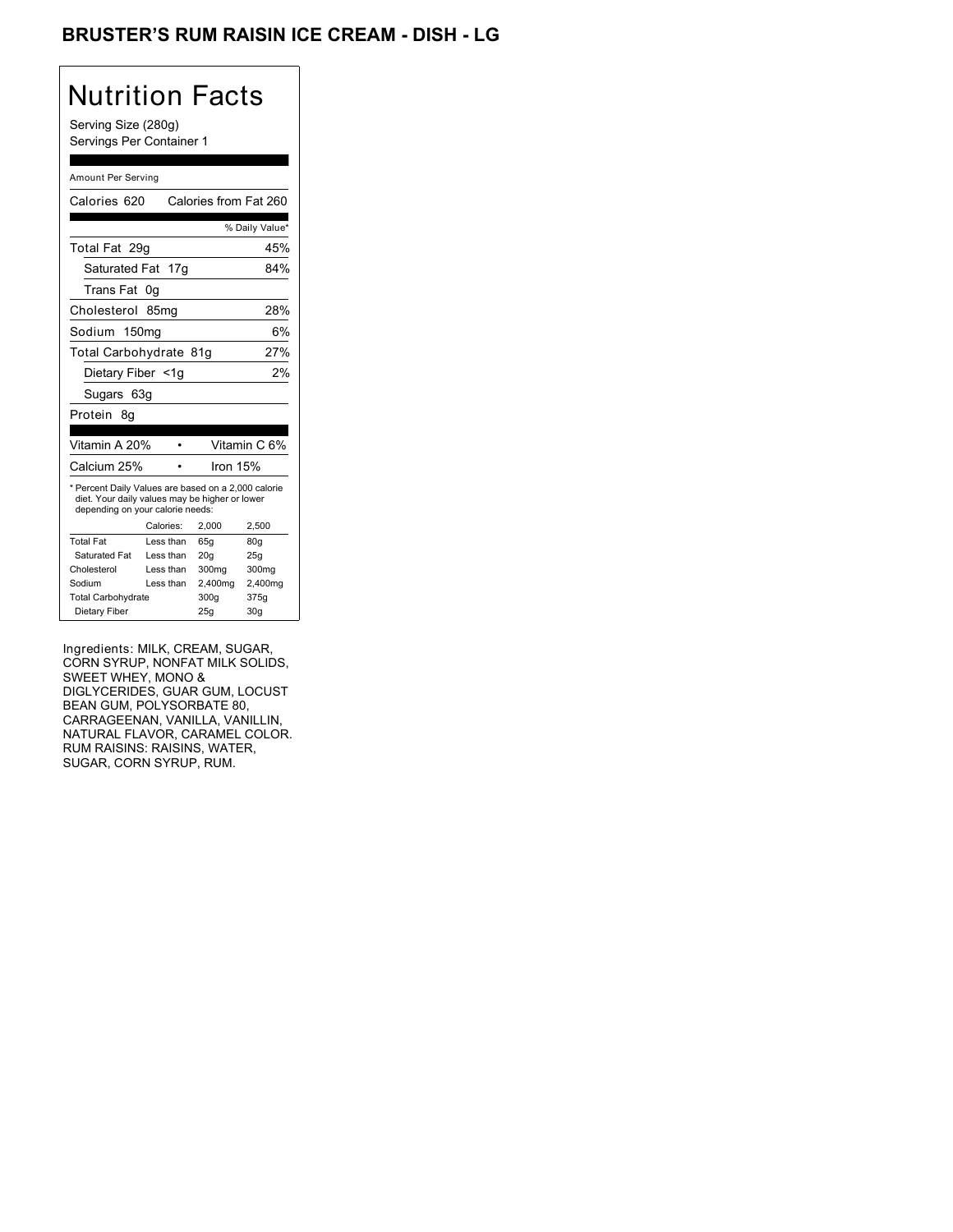## BRUSTER'S RUM RAISIN ICE CREAM - SUGAR CONE - SM

# Nutrition Facts

Serving Size (153g) Servings Per Container 1

#### Amount Per Serving

| Calories 360                                                 |    | Calories from Fat 130 |       |
|--------------------------------------------------------------|----|-----------------------|-------|
|                                                              |    | % Daily Value*        |       |
| Total Fat 15g                                                |    |                       | 23%   |
| Saturated Fat                                                | 8g |                       | 42%   |
| Trans Fat 0q                                                 |    |                       |       |
| Cholesterol 40mg                                             |    |                       | 14%   |
| Sodium 95mg                                                  |    |                       | 4%    |
| Total Carbohydrate 52g                                       |    |                       | 17%   |
| Dietary Fiber 0g                                             |    |                       | $1\%$ |
| Sugars 34g                                                   |    |                       |       |
| Protein 4q                                                   |    |                       |       |
| Vitamin A 10%                                                |    | Vitamin C 2%          |       |
| Calcium 15%                                                  |    | Iron $10%$            |       |
| * Percent Daily Values are based on a 2,000 calorie<br>diet. |    |                       |       |

Ingredients: MILK, CREAM, SUGAR, CORN SYRUP, NONFAT MILK SOLIDS, SWEET WHEY, MONO & DIGLYCERIDES, GUAR GUM, LOCUST BEAN GUM, POLYSORBATE 80, CARRAGEENAN, VANILLA, VANILLIN, NATURAL FLAVOR, CARAMEL COLOR. RUM RAISINS: RAISINS, WATER, SUGAR, CORN SYRUP, RUM. SUGAR CONE: ENRICHED WHEAT FLOUR (ENRICHED WITH NIACIN, REDUCED IRON, THIAMIN MONONITRATE, RIBOFLAVIN, FOLIC ACID), TAPIOCA FLOUR, SUGAR, VEGETABLE SHORTENING (SOYBEAN AND/OR CANOLA OIL, MODIFIED PALM OIL, SOY LECITHIN, AND/OR PARTIALLY HYDROGENATED SOYBEAN OIL), OAT FIBER AND/OR VEGETABLE FIBER, SALT, CARAMEL COLOR, ARTIFICIAL FLAVOR, SOY LECITHIN.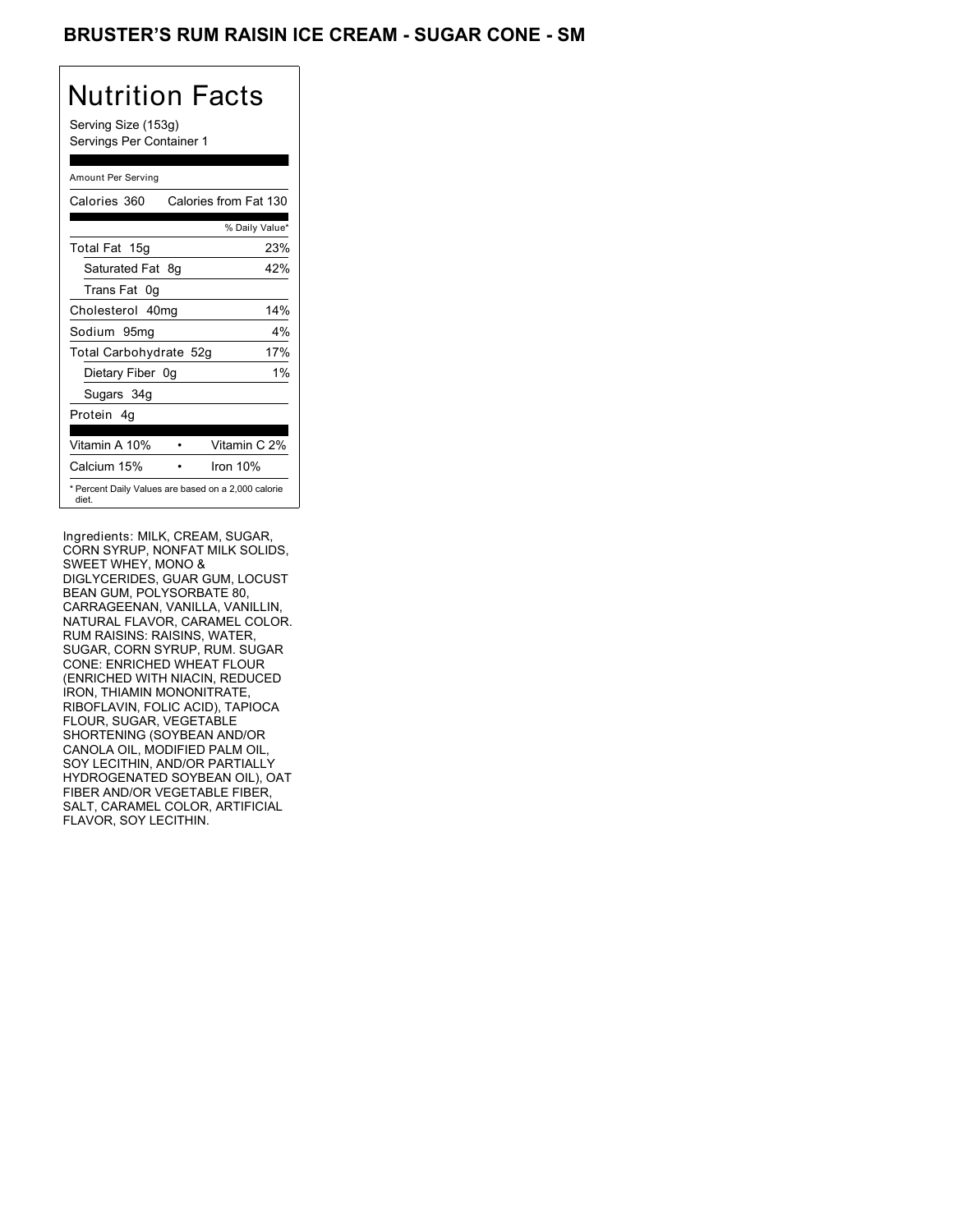## BRUSTER'S RUM RAISIN ICE CREAM - SUGAR CONE - REG

# Nutrition Facts

Serving Size (223g) Servings Per Container 1

#### Amount Per Serving

| Calories 510           | Calories from Fat 200                               |
|------------------------|-----------------------------------------------------|
|                        | % Daily Value*                                      |
| Total Fat 22g          | 34%                                                 |
| Saturated Fat 13g      | 63%                                                 |
| Trans Fat 0q           |                                                     |
| Cholesterol 65mg       | 21%                                                 |
| Sodium 130mg           | 5%                                                  |
| Total Carbohydrate 73g | 24%                                                 |
| Dietary Fiber 0g       | 2%                                                  |
| Sugars 50g             |                                                     |
| Protein 6q             |                                                     |
|                        |                                                     |
| Vitamin A 15%          | Vitamin C 4%                                        |
| Calcium 20%            | Iron $15%$                                          |
| diet.                  | * Percent Daily Values are based on a 2,000 calorie |

Ingredients: MILK, CREAM, SUGAR, CORN SYRUP, NONFAT MILK SOLIDS, SWEET WHEY, MONO & DIGLYCERIDES, GUAR GUM, LOCUST BEAN GUM, POLYSORBATE 80, CARRAGEENAN, VANILLA, VANILLIN, NATURAL FLAVOR, CARAMEL COLOR. RUM RAISINS: RAISINS, WATER, SUGAR, CORN SYRUP, RUM. SUGAR CONE: ENRICHED WHEAT FLOUR (ENRICHED WITH NIACIN, REDUCED IRON, THIAMIN MONONITRATE, RIBOFLAVIN, FOLIC ACID), TAPIOCA FLOUR, SUGAR, VEGETABLE SHORTENING (SOYBEAN AND/OR CANOLA OIL, MODIFIED PALM OIL, SOY LECITHIN, AND/OR PARTIALLY HYDROGENATED SOYBEAN OIL), OAT FIBER AND/OR VEGETABLE FIBER, SALT, CARAMEL COLOR, ARTIFICIAL FLAVOR, SOY LECITHIN.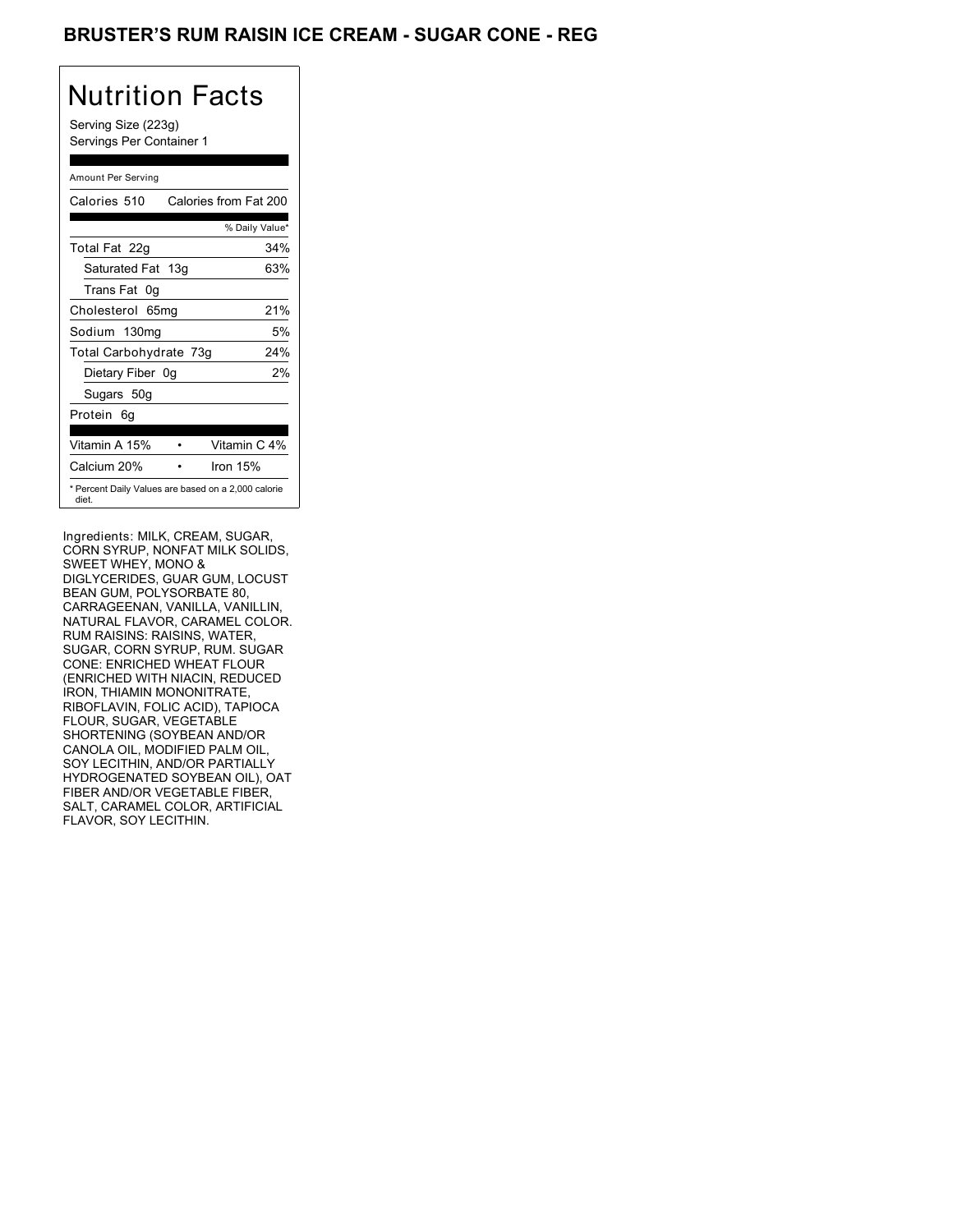## BRUSTER'S RUM RAISIN ICE CREAM - SUGAR CONE - LG

# Nutrition Facts

Serving Size (293g) Servings Per Container 1

#### Amount Per Serving

| Calories 670           | Calories from Fat 260                               |
|------------------------|-----------------------------------------------------|
|                        | % Daily Value*                                      |
| Total Fat 29q          | 45%                                                 |
| Saturated Fat 17g      | 84%                                                 |
| Trans Fat 0q           |                                                     |
| Cholesterol 85mg       | 28%                                                 |
| Sodium 170mg           | 7%                                                  |
| Total Carbohydrate 93g | 31%                                                 |
| Dietary Fiber <1g      | 2%                                                  |
| Sugars 66g             |                                                     |
| Protein 8q             |                                                     |
| Vitamin A 20%          | Vitamin C 6%                                        |
| Calcium 25%            | Iron $20%$                                          |
| diet.                  | * Percent Daily Values are based on a 2,000 calorie |

Ingredients: MILK, CREAM, SUGAR, CORN SYRUP, NONFAT MILK SOLIDS, SWEET WHEY, MONO & DIGLYCERIDES, GUAR GUM, LOCUST BEAN GUM, POLYSORBATE 80, CARRAGEENAN, VANILLA, VANILLIN, NATURAL FLAVOR, CARAMEL COLOR. RUM RAISINS: RAISINS, WATER, SUGAR, CORN SYRUP, RUM. SUGAR CONE: ENRICHED WHEAT FLOUR (ENRICHED WITH NIACIN, REDUCED IRON, THIAMIN MONONITRATE, RIBOFLAVIN, FOLIC ACID), TAPIOCA FLOUR, SUGAR, VEGETABLE SHORTENING (SOYBEAN AND/OR CANOLA OIL, MODIFIED PALM OIL, SOY LECITHIN, AND/OR PARTIALLY HYDROGENATED SOYBEAN OIL), OAT FIBER AND/OR VEGETABLE FIBER, SALT, CARAMEL COLOR, ARTIFICIAL FLAVOR, SOY LECITHIN.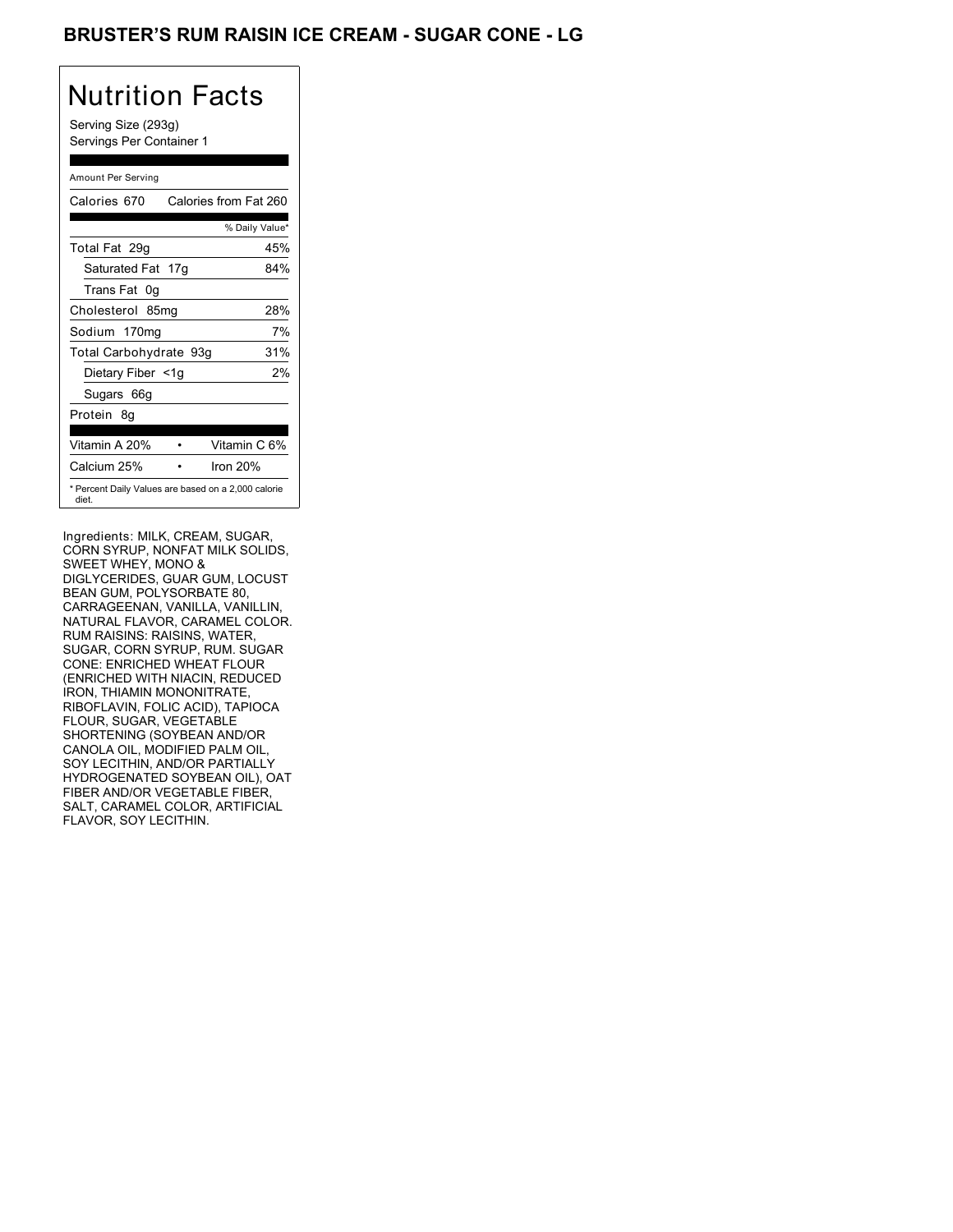## BRUSTER'S RUM RAISIN ICE CREAM - CAKE CONE - SM

## Nutrition Facts

Serving Size (146g) Servings Per Container 1

#### Amount Per Serving

| Calories 330           |    | Calories from Fat 130                               |
|------------------------|----|-----------------------------------------------------|
|                        |    | % Daily Value*                                      |
| Total Fat 15g          |    | 22%                                                 |
| Saturated Fat          | 8g | 42%                                                 |
| Trans Fat 0q           |    |                                                     |
| Cholesterol 40mg       |    | 14%                                                 |
| Sodium 85mg            |    | 3%                                                  |
| Total Carbohydrate 45g |    | 15%                                                 |
| Dietary Fiber 0g       |    | $1\%$                                               |
| Sugars 32g             |    |                                                     |
| Protein 4q             |    |                                                     |
| Vitamin A 10%          |    | Vitamin C 2%                                        |
| Calcium 10%            |    | Iron $10%$                                          |
| diet.                  |    | * Percent Daily Values are based on a 2,000 calorie |

Ingredients: MILK, CREAM, SUGAR, CORN SYRUP, NONFAT MILK SOLIDS, SWEET WHEY, MONO & DIGLYCERIDES, GUAR GUM, LOCUST BEAN GUM, POLYSORBATE 80, CARRAGEENAN, VANILLA, VANILLIN, NATURAL FLAVOR, CARAMEL COLOR. RUM RAISINS: RAISINS, WATER, SUGAR, CORN SYRUP, RUM. CAKE CONE: ENRICHED WHEAT FLOUR (ENRICHED WITH NIACIN, REDUCED IRON, THIAMIN MONONITRATE, RIBOFLAVIN, FOLIC ACID), TAPIOCA FLOUR, SUGAR, VEGETABLE OIL SHORTENING (SOYBEAN AND/OR CANOLA OIL, MODIFIED PALM OIL, SOY LECITHIN, AND/OR PARTIALLY HYDROGENATED SOYBEAN OIL), LEAVENING (SODIUM BICARBONATE, AMMONIUM BICARBONATE), SALT, NATURAL FLAVOR, ANNATTO (VEGETABLE COLOR).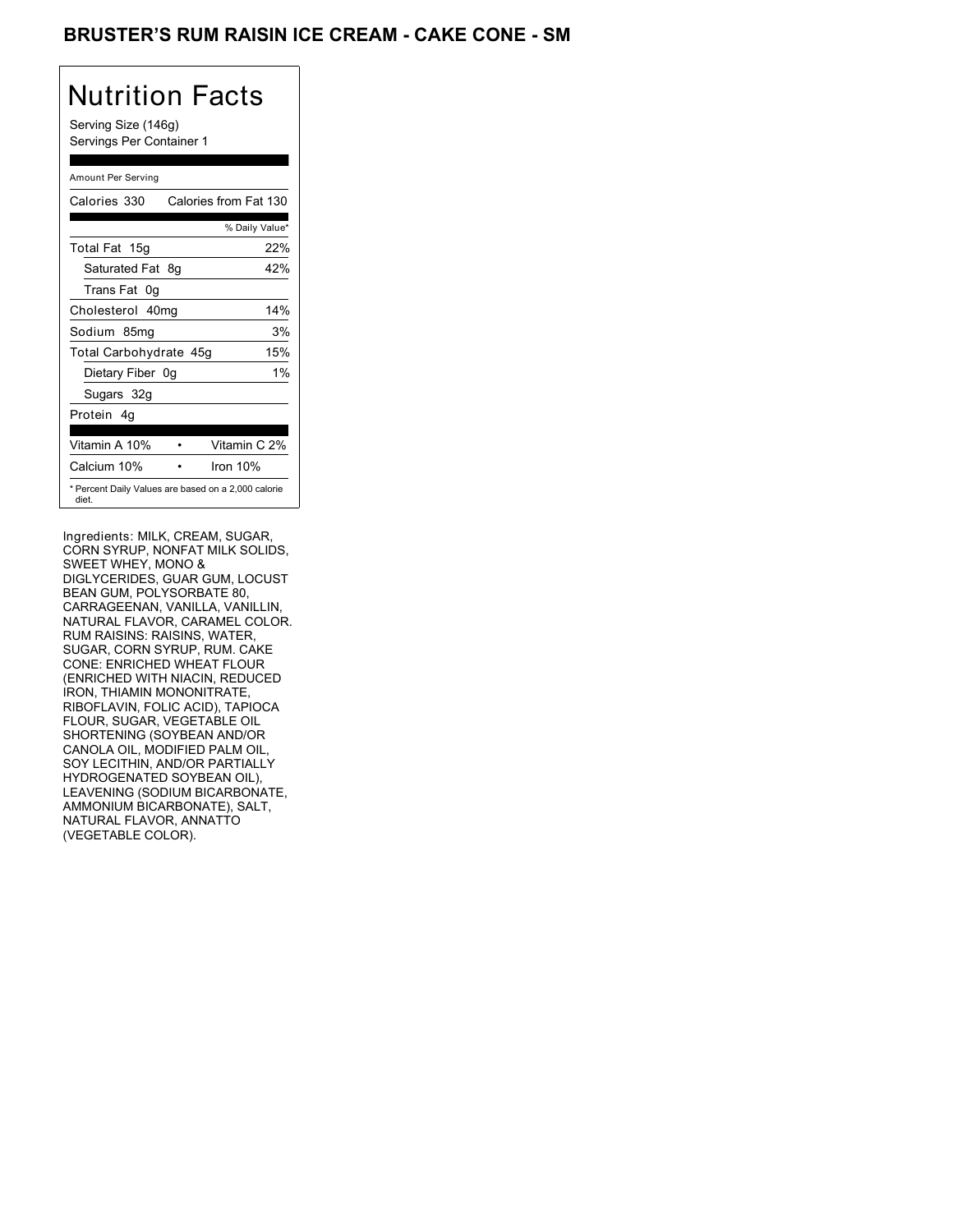## BRUSTER'S RUM RAISIN ICE CREAM - CAKE CONE - REG

## Nutrition Facts

Serving Size (216g) Servings Per Container 1

#### Amount Per Serving

| Calories 480           | Calories from Fat 200                               |
|------------------------|-----------------------------------------------------|
|                        | % Daily Value*                                      |
| Total Fat 22g          | 34%                                                 |
| Saturated Fat 13g      | 63%                                                 |
| Trans Fat 0q           |                                                     |
| Cholesterol 65mg       | 21%                                                 |
| Sodium 120mg           | 5%                                                  |
| Total Carbohydrate 66g | 22%                                                 |
| Dietary Fiber 0g       | 2%                                                  |
| Sugars 47g             |                                                     |
| Protein 6q             |                                                     |
| Vitamin A 15%          | Vitamin C 4%                                        |
| Calcium 20%            | Iron 15%                                            |
| diet.                  | * Percent Daily Values are based on a 2,000 calorie |

Ingredients: MILK, CREAM, SUGAR, CORN SYRUP, NONFAT MILK SOLIDS, SWEET WHEY, MONO & DIGLYCERIDES, GUAR GUM, LOCUST BEAN GUM, POLYSORBATE 80, CARRAGEENAN, VANILLA, VANILLIN, NATURAL FLAVOR, CARAMEL COLOR. RUM RAISINS: RAISINS, WATER, SUGAR, CORN SYRUP, RUM. CAKE CONE: ENRICHED WHEAT FLOUR (ENRICHED WITH NIACIN, REDUCED IRON, THIAMIN MONONITRATE, RIBOFLAVIN, FOLIC ACID), TAPIOCA FLOUR, SUGAR, VEGETABLE OIL SHORTENING (SOYBEAN AND/OR CANOLA OIL, MODIFIED PALM OIL, SOY LECITHIN, AND/OR PARTIALLY HYDROGENATED SOYBEAN OIL), LEAVENING (SODIUM BICARBONATE, AMMONIUM BICARBONATE), SALT, NATURAL FLAVOR, ANNATTO (VEGETABLE COLOR).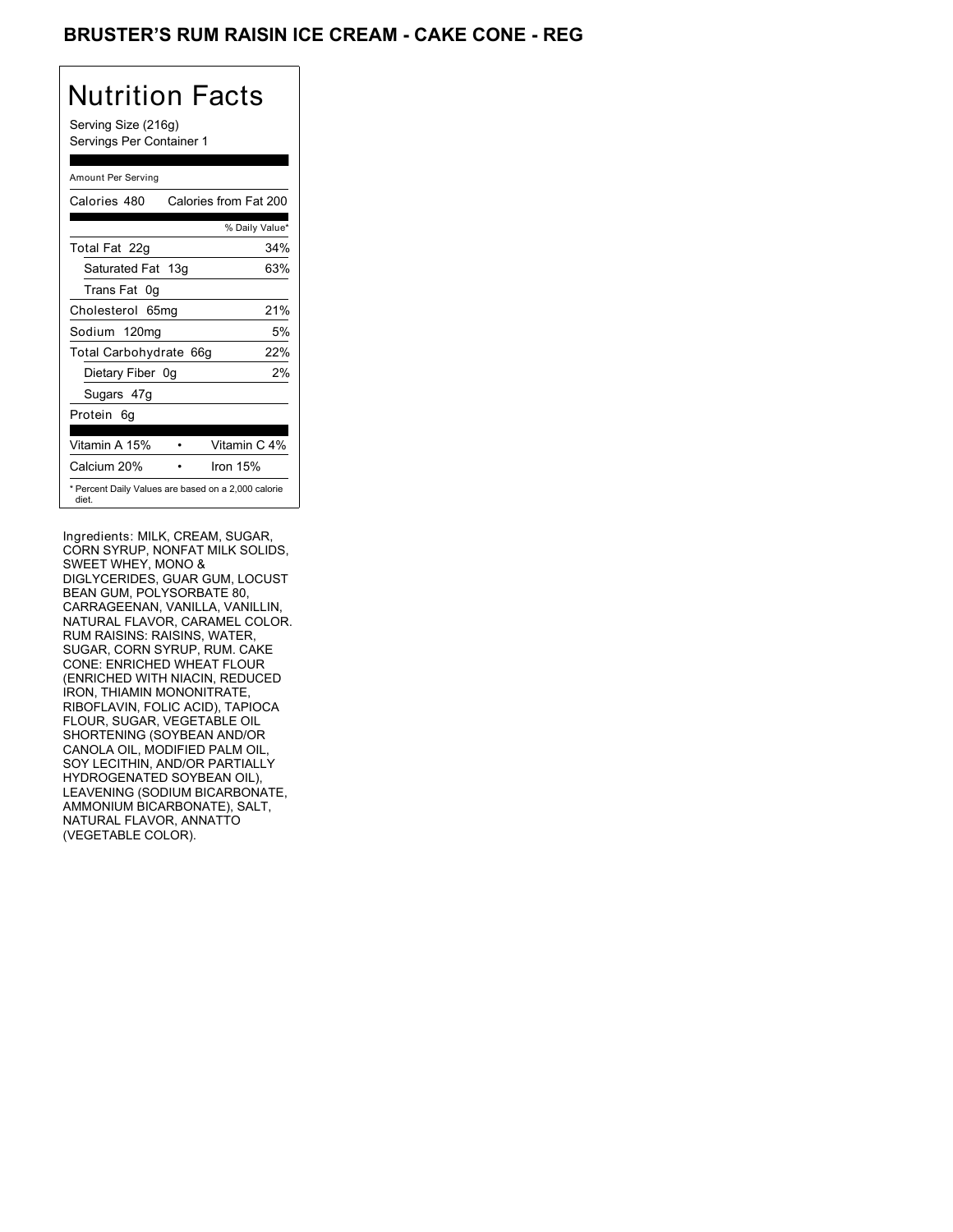## BRUSTER'S RUM RAISIN ICE CREAM - CAKE CONE - LG

# Nutrition Facts

Serving Size (286g) Servings Per Container 1

#### Amount Per Serving

| Calories 640           | Calories from Fat 260                               |
|------------------------|-----------------------------------------------------|
|                        | % Daily Value*                                      |
| Total Fat 29g          | 45%                                                 |
| Saturated Fat 17g      | 84%                                                 |
| Trans Fat 0q           |                                                     |
| Cholesterol 85mg       | 28%                                                 |
| Sodium 160mg           | 7%                                                  |
| Total Carbohydrate 86g | 29%                                                 |
| Dietary Fiber <1g      | 2%                                                  |
| Sugars 63g             |                                                     |
| Protein 8q             |                                                     |
| Vitamin A 20%          | Vitamin C 6%                                        |
| Calcium 25%            | Iron $20%$                                          |
| diet.                  | * Percent Daily Values are based on a 2,000 calorie |

Ingredients: MILK, CREAM, SUGAR, CORN SYRUP, NONFAT MILK SOLIDS, SWEET WHEY, MONO & DIGLYCERIDES, GUAR GUM, LOCUST BEAN GUM, POLYSORBATE 80, CARRAGEENAN, VANILLA, VANILLIN, NATURAL FLAVOR, CARAMEL COLOR. RUM RAISINS: RAISINS, WATER, SUGAR, CORN SYRUP, RUM. CAKE CONE: ENRICHED WHEAT FLOUR (ENRICHED WITH NIACIN, REDUCED IRON, THIAMIN MONONITRATE, RIBOFLAVIN, FOLIC ACID), TAPIOCA FLOUR, SUGAR, VEGETABLE OIL SHORTENING (SOYBEAN AND/OR CANOLA OIL, MODIFIED PALM OIL, SOY LECITHIN, AND/OR PARTIALLY HYDROGENATED SOYBEAN OIL), LEAVENING (SODIUM BICARBONATE, AMMONIUM BICARBONATE), SALT, NATURAL FLAVOR, ANNATTO (VEGETABLE COLOR).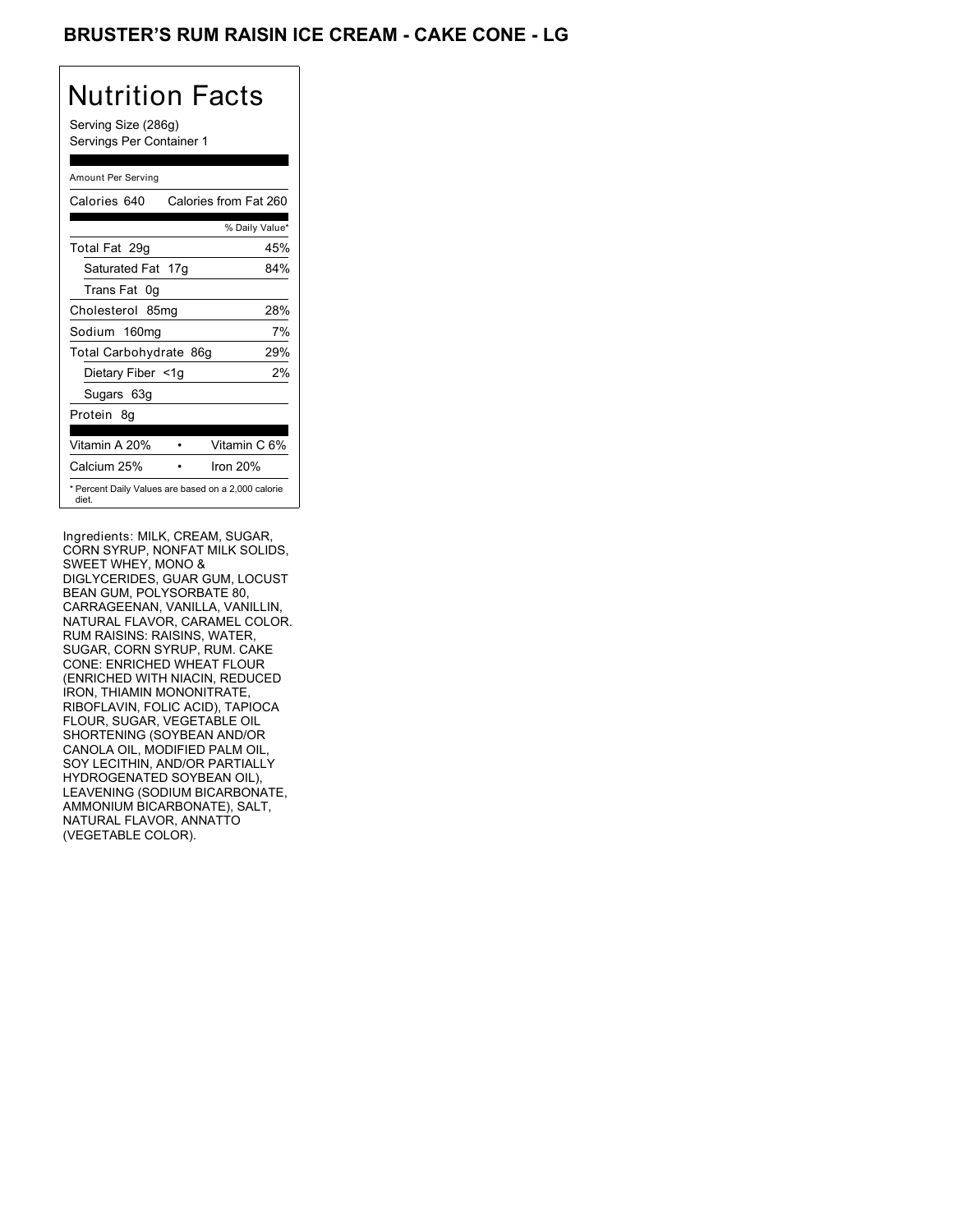## BRUSTER'S RUM RAISIN ICE CREAM - WAFFLE CONE - SM

# Nutrition Facts

Serving Size (170g) Servings Per Container 1

#### Amount Per Serving

| Calories 430           | Calories from Fat 160                               |
|------------------------|-----------------------------------------------------|
|                        | % Daily Value*                                      |
| Total Fat 18g          | 27%                                                 |
| Saturated Fat 9g       | 46%                                                 |
| Trans Fat 0q           |                                                     |
| Cholesterol 50mg       | 17%                                                 |
| Sodium 75mg            | 3%                                                  |
| Total Carbohydrate 63g | 21%                                                 |
| Dietary Fiber 0g       | $1\%$                                               |
| Sugars 42g             |                                                     |
| Protein 5q             |                                                     |
| Vitamin A 10%          | Vitamin C 2%                                        |
| Calcium 10%            | Iron $10%$                                          |
| diet.                  | * Percent Daily Values are based on a 2,000 calorie |

Ingredients: MILK, CREAM, SUGAR, CORN SYRUP, NONFAT MILK SOLIDS, SWEET WHEY, MONO & DIGLYCERIDES, GUAR GUM, LOCUST BEAN GUM, POLYSORBATE 80, CARRAGEENAN, VANILLA, VANILLIN, NATURAL FLAVOR, CARAMEL COLOR. RUM RAISINS: RAISINS, WATER, SUGAR, CORN SYRUP, RUM. WAFFLE CONE: ENRICHED BLEACHED WHEAT FLOUR (ENRICHED WITH NIACIN, REDUCED IRON, THIAMIN MONONITRATE, RIBOFLAVIN, FOLIC ACID), SUGAR, VEGETABLE SHORTENING (PARTIALLY HYDROGENATED SOYBEAN AND COTTONSEED OILS), WHOLE EGG, ARTIFICIAL FLAVOR (INCLUDING MALTODEXTRIN, MODIFIED CORNSTARCH, BUTTER, BUTTERMILK), DEXTROSE, SOY LECITHIN, ARTIFICIAL VANILLA FLAVOR.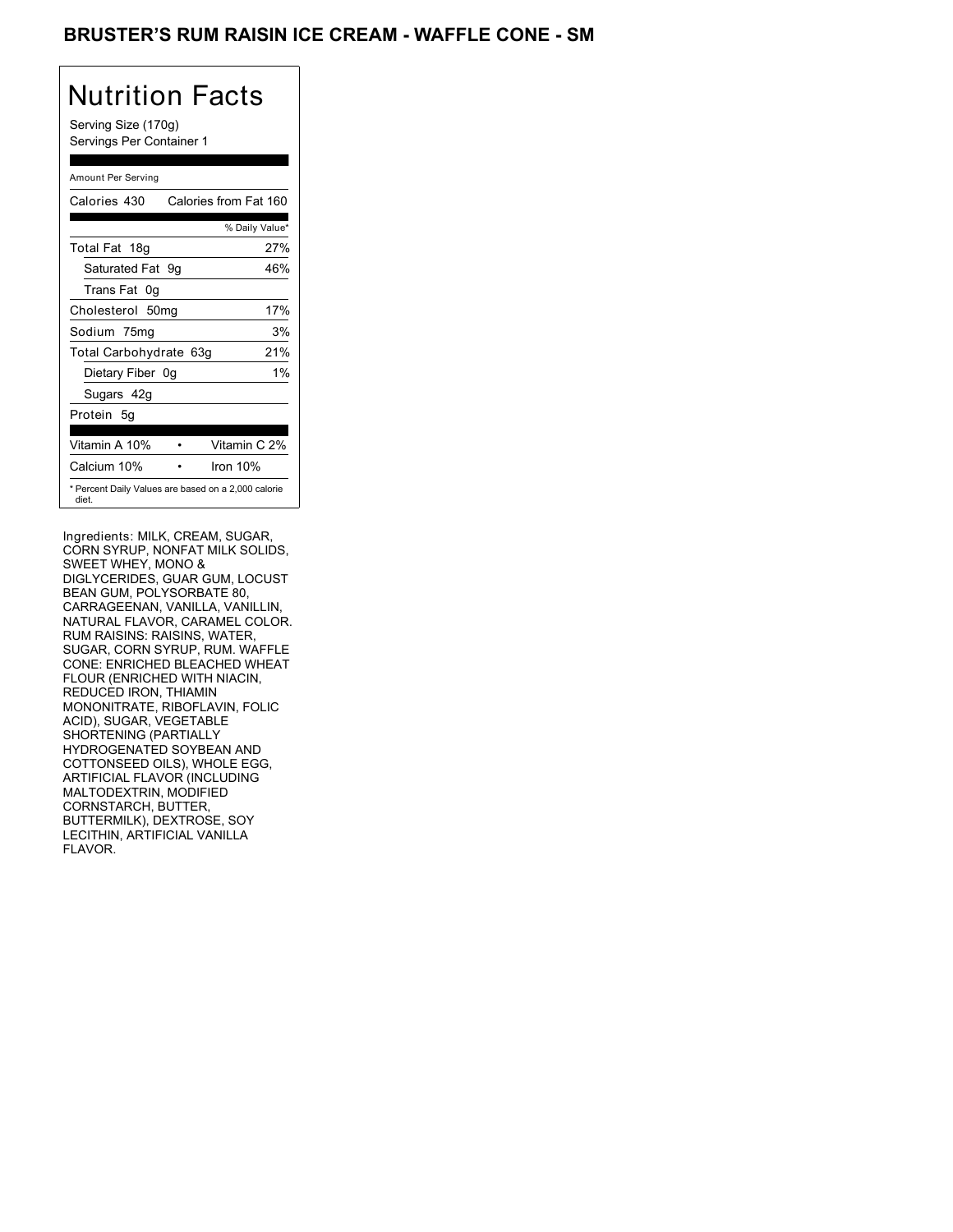## BRUSTER'S RUM RAISIN ICE CREAM - WAFFLE CONE - REG

# Nutrition Facts

Serving Size (240g) Servings Per Container 1

#### Amount Per Serving

| Calories 590           | Calories from Fat 220                               |
|------------------------|-----------------------------------------------------|
|                        | % Daily Value*                                      |
| Total Fat 25g          | 38%                                                 |
| Saturated Fat 13g      | 67%                                                 |
| Trans Fat 0q           |                                                     |
| Cholesterol 70mg       | 24%                                                 |
| Sodium 110mg           | 5%                                                  |
| Total Carbohydrate 84g | 28%                                                 |
| Dietary Fiber 0g       | 2%                                                  |
| Sugars 57g             |                                                     |
| Protein 7q             |                                                     |
|                        |                                                     |
| Vitamin A 15%          | Vitamin C 4%                                        |
| Calcium 20%            | Iron $15%$                                          |
| diet.                  | * Percent Daily Values are based on a 2,000 calorie |

Ingredients: MILK, CREAM, SUGAR, CORN SYRUP, NONFAT MILK SOLIDS, SWEET WHEY, MONO & DIGLYCERIDES, GUAR GUM, LOCUST BEAN GUM, POLYSORBATE 80, CARRAGEENAN, VANILLA, VANILLIN, NATURAL FLAVOR, CARAMEL COLOR. RUM RAISINS: RAISINS, WATER, SUGAR, CORN SYRUP, RUM. WAFFLE CONE: ENRICHED BLEACHED WHEAT FLOUR (ENRICHED WITH NIACIN, REDUCED IRON, THIAMIN MONONITRATE, RIBOFLAVIN, FOLIC ACID), SUGAR, VEGETABLE SHORTENING (PARTIALLY HYDROGENATED SOYBEAN AND COTTONSEED OILS), WHOLE EGG, ARTIFICIAL FLAVOR (INCLUDING MALTODEXTRIN, MODIFIED CORNSTARCH, BUTTER, BUTTERMILK), DEXTROSE, SOY LECITHIN, ARTIFICIAL VANILLA FLAVOR.